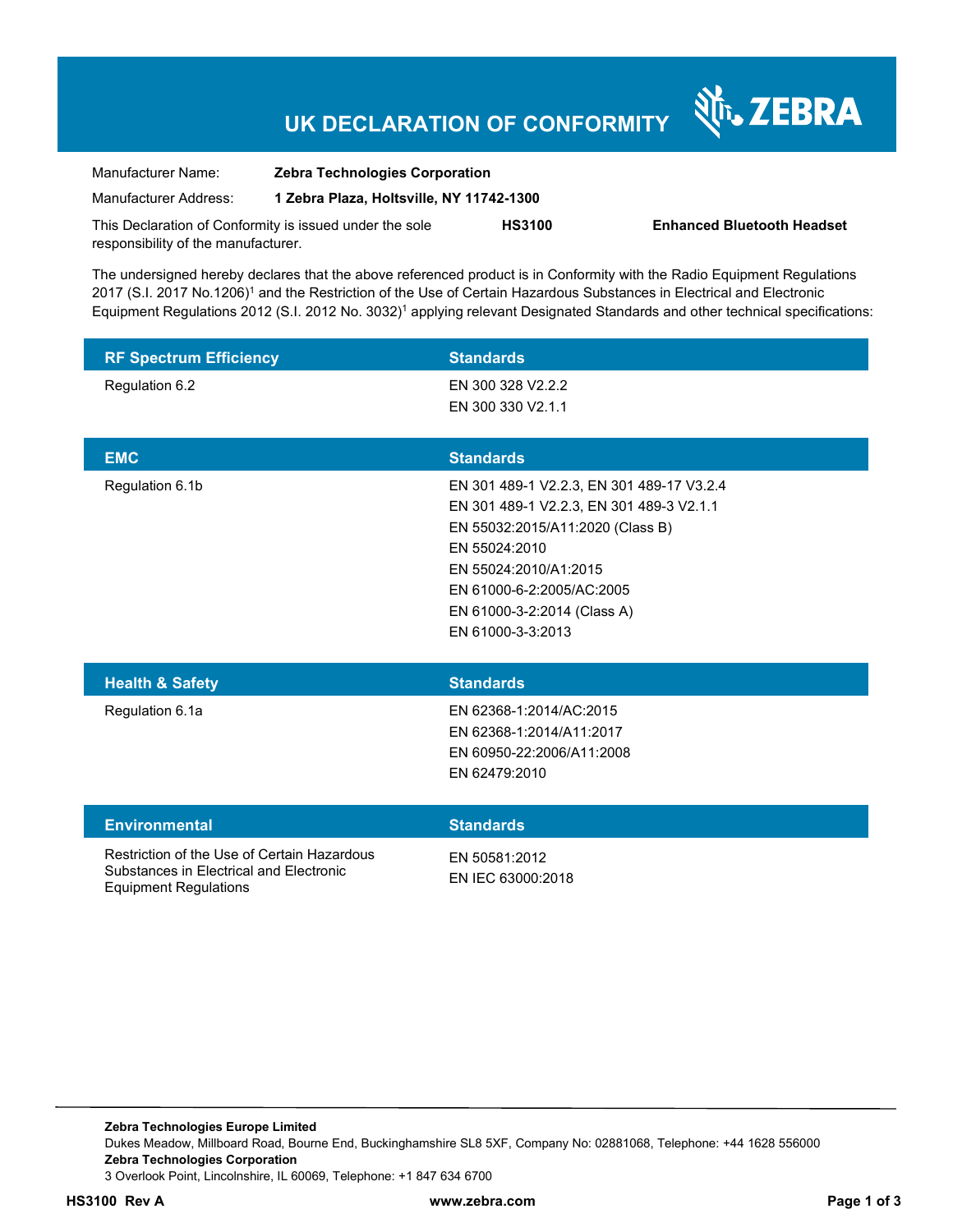## **UK DECLARATION OF CONFORMITY**



With regard to the Radio Equipment Regulations 2017 (S.I. 2017 No.1206)<sup>1</sup>, the conformity assessment procedure referred to in regulation 41(4)(a) and detailed in Schedule 2 has been followed.

 $^{\rm 1}$  As amended by applicable EU withdrawal legislation implemented at the time of issuing this declaration

**Signed on behalf of Zebra Technologies Corporation** 

*(Signature of authorized person)* Marco Belli Rev: A Sr. Manager, Regulatory **Date: 3 March 2021** Controller Controller Controller Controller Controller Date: 3 March 2021 Place: Bourne End, UK

**Zebra Technologies Europe Limited**  Dukes Meadow, Millboard Road, Bourne End, Buckinghamshire SL8 5XF, Company No: 02881068, Telephone: +44 1628 556000 **Zebra Technologies Corporation**  3 Overlook Point, Lincolnshire, IL 60069, Telephone: +1 847 634 6700